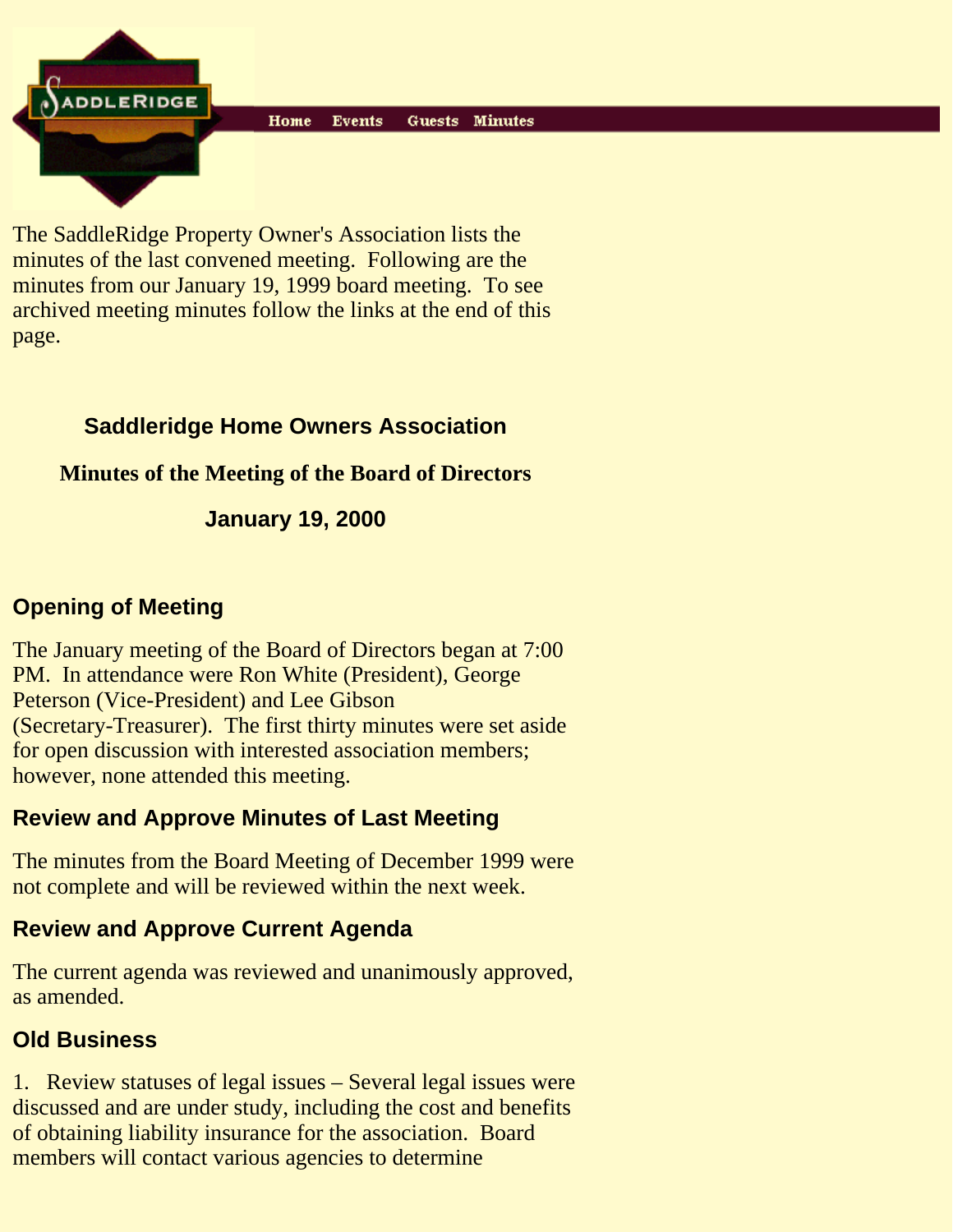feasibility of lower premiums utilizing higher deductibles.

2. Review assigned responsibilities:

A) Streets - Reporting responsibility reassigned to Lee Gibson. Streets continue to remain in good condition.

B) Clubhouse – Barbara Wilson is obtaining bids to replace the locks at the clubhouse and will submit a proposal. The clubhouse was professionally cleaned as previously approved by the Board. This will be done annually. The deposit for use of the clubhouse will increase from \$50.00 to \$125.00. Lee Gibson has prepared a poster for the clubhouse indicating this increase. If an association member does not clean it up after their use, this deposit will be used to pay for cleaning and any remainder will be returned to the member.

C) Grounds – A new contract was submitted and approved for grounds maintenance for 2000. Fees were not increased.

D) Architectural Committee – George Peterson will confer with legal counsel on "fencing material requirements" outlined in Section 3.05 of the deed restrictions. Letters will be sent to several residents in violation of deed restrictions related to signs, i.e. No Trespassing or advertising signs.

E) Homepage – Ron White will follow up with our web master Kent Black to determine status of 1999 fees owed to him by the association. The board would also like to add the working budget and the deed restrictions to the web page to ensure residents have access to this information.

F) Database – George Peterson is following up on correcting addresses for dues letters returned by the post office.

## **Review Monthly Financial Statements**

George Peterson presented the bank statement for review. The association has no outstanding debts other than normal trade accounts, which are paid as incurred. The Board will be compiling a Financial review for landowners who are interested and for the annual meeting.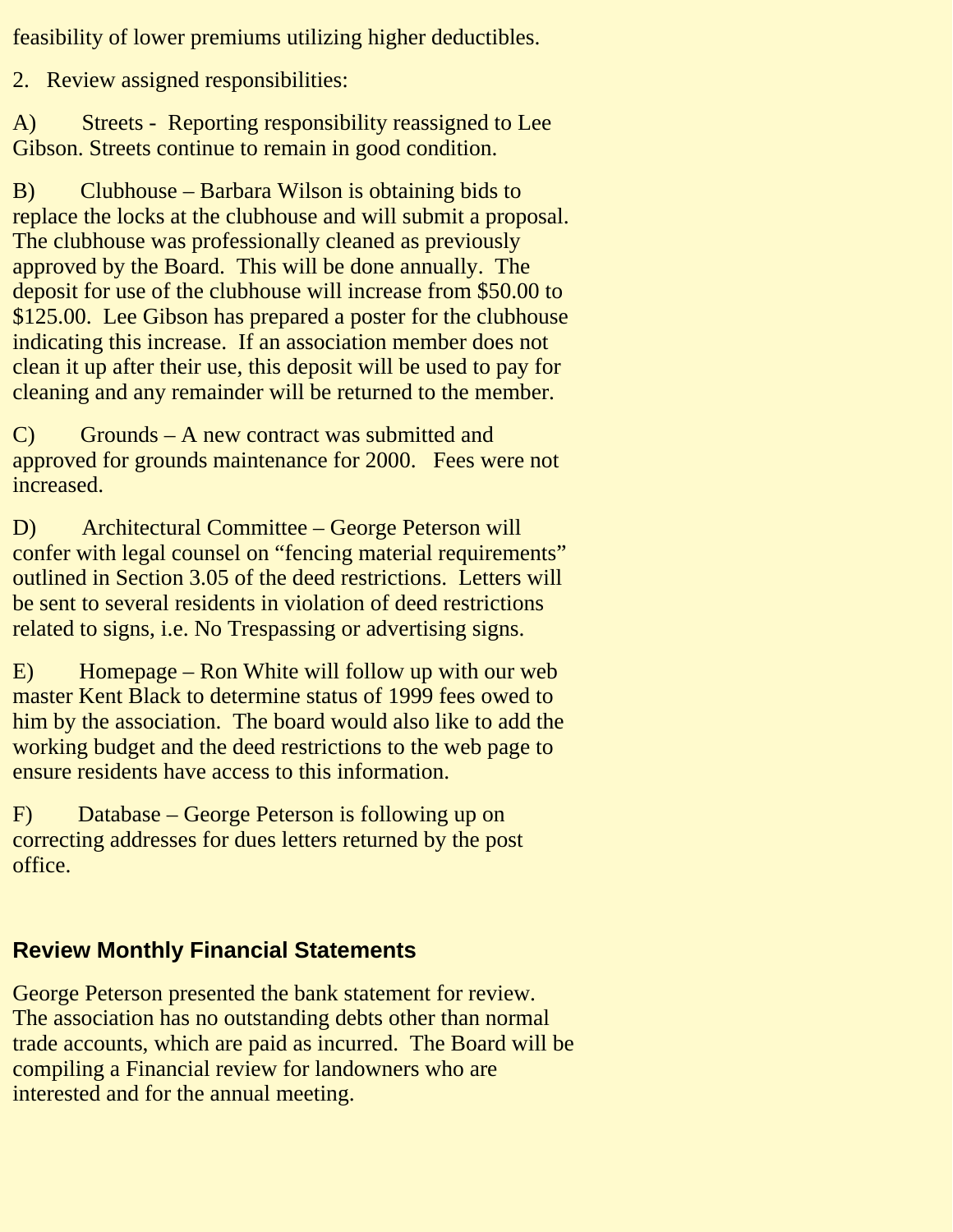#### **New Business**

1. Acceptance of New Board Member – The Board nominated Lee Gibson to replace Mike Hickey as Secretary-Treasurer due to his resignation. She accepted and was officially appointed effective January 19, 2000.

2. Orientation of New Board Member and assignment of responsibilities - all documentation of minutes, bank statements and budget records were transferred to Lee Gibson for ongoing maintenance and reporting. The post office box key was given to Lee and she will be added as a signatory to the association bank account.

3. Franchise Tax and Nonprofit status – The board was notified by IRS that the HOA application for exemption was received and a response will be forthcoming within 120 days.

4. Review of structure and organization of Board Meeting Minutes, etc. – The board reviewed the current process and will attempt to limit board meetings to 2 hours.

5. Broken fence – Cecil Gibson has volunteered to repair the broken fence at the south entrance for expenses only.

6. Light at Wimberley entrance – PEC will be contacted by Lee Gibson to replace bulb in security light.

7. Water and contract at San Marcos entrance – Letter was received from Charlie Patterson outlining agreement made with owners of Lot 53 to supply water for lawn at front entrance. The association will pay all related electricity costs. Ron White will follow up to ensure agreement is reached with owners.

8. Collection of Late dues – 22 landowners have not paid their 1998 dues and 46 have not paid their 1999 dues. The board has adopted a 4-step plan to collect these outstanding fees:

A list will be generated of all delinquent accounts. Board members will call each landowner to ascertain their correct address.

· A certified letter will be sent to each landowner advising them of the amounts due.

If not paid within a specified time, they will be turned over to a collection agency.